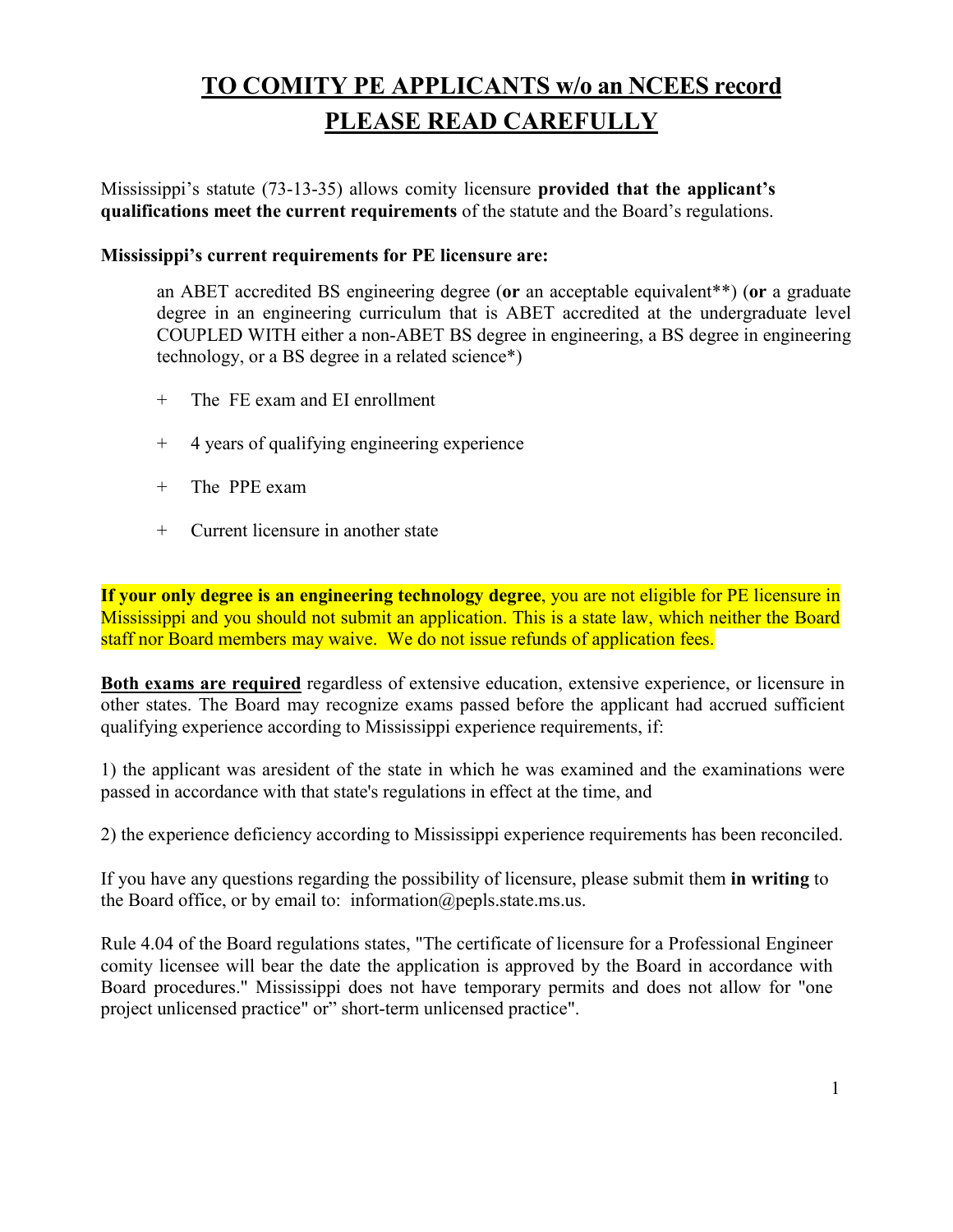# **GRADUATES OF FOREIGN or NON-ABET UNIVERSITIES**

The Mississippi Board considers a degree recognized by the Canadian Engineering Accreditation Board (CEAB) to be equivalent to an EAC/ABET accredited degree.

Be advised that if your BS degree is not an ABET accredited BS degree in engineering and you do not have a graduate engineering degree from an ABET university; your BS degree MUST be evaluated by N. C. E. E. S. Credentials Evaluations (www.ncees.org). NCEES is the only transcriptevaluation service acceptable under Board regulations. **There is no waiver of this requirement.**

Please do not submit an application until you have received the result of NCEES's evaluation; if the evaluation finds that your degree does not meet the NCEES Engineering Education Standard, you will not be eligible to apply at this time. You may, however, have the opportunity to "cure any deficiencies" by taking additional coursework, as directed by the Board.

An application review committee meets *usually* at the end of each month to review all completed, reviewed, and approved comity applications; comity licensures are issued at that time. Under these circumstances, an applicant is not allowed to offer his services or to *begin* a project until his licensure is effective. **An applicant is not allowed to use an out-of-state seal with a note that hisMississippi application is "in process."**

*Please restrict phone calls about your application status to between 2:00 & 4:00 PM; you may call 601-359-6160. (This allows us sufficient time to file all the mail received that day, so that we can give you the most current information.).*

*You can also email questions about the status of your application to:*

**[information@pepls.state.ms.us](mailto:information@pepls.state.ms.us)**

**For privacy reasons, the staff will discuss the status of your application with you only, or with your assistant whom you have designated in a letter or email.**

*The Agency recommends that you routinely check on the status of your application.*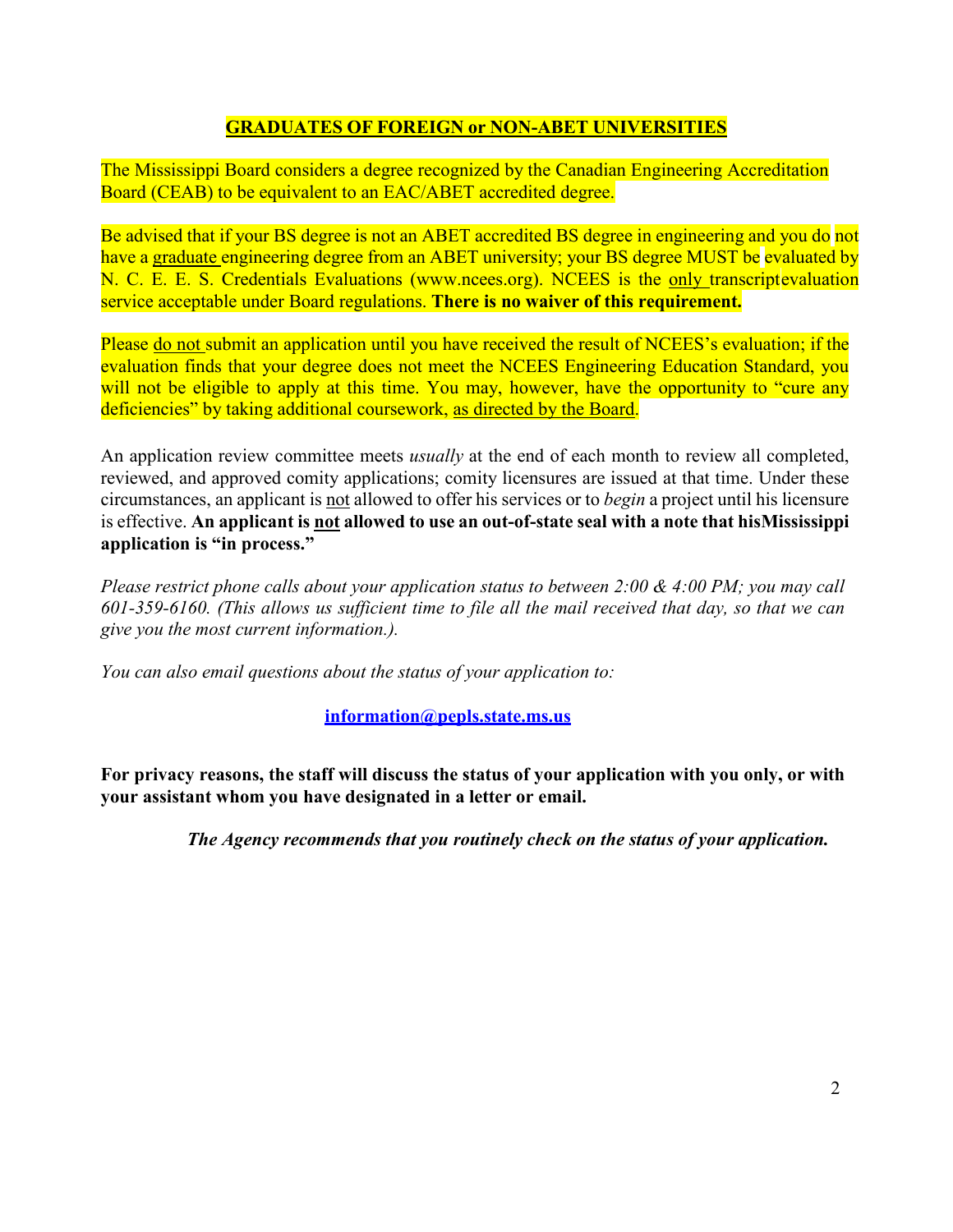# *Steps for Completing the Online Application and Required Documentation*

*(the red asterisks \* denote information that is mandatory)*

# **CONTACT INFORMATION –**

Type in the required contact information. **State law requires your full name (no initials).** The City, State and Zip Code fields must be completed. If your mailing address is in a non-U.S. country, complete the State field with the appropriate state,province, region, subdivision, etc. for your country, and complete the Zip Code field with the appropriate zip code, postal code, postal pin code, etc. for your country.

### **BIRTH INFORMATION** –

Type in the required birth information. State law requires the social security number. If your name has changed since birth, you must provide copies of the following documents that apply: court orders, marriage licenses, divorce decrees. The City and State fields must be completed. If your birthplace was in a non-U.S. country, complete the Statefield with the appropriate state, province, region, subdivision, etc. for your country.

### **QUESTIONS** –

Answer the questions (two screens) about previous applications submitted to theMS Boar, previous convictions or guilty pleas, disciplinary actions and license application denials. Submit copies of any court orders or documents related to convictions or pleas and copies of any disciplinary actions from other states.

#### **LICENSURE/EXAMS** –

Answer the questions about the exams you have passed, your licensurein other states, and your branch(s) of practice.

# **EDUCATION** –

Answer the questions about your education. Include Associate degrees fromcommunity colleges as well as BS, MS and PhD degrees.

#### **EXPERIENCE RECORD** –

Complete the section describing your experience. Type in yourbest estimate of the beginning and ending dates of employment. If you do not know the exact DAY of the month, use "01" (the first day of the month). The red asterisks denote required information. Please provide as much of the supervisor information as you can.

#### **REFERENCES** –

Complete the Reference section. State law requires **five (5) references, three (3) of whom must be Professional Engineers.** Please see the section **VERIFYING YOUREXPERIENCE** below. The References you list here may depend on whether you have been licensed for less than ten years.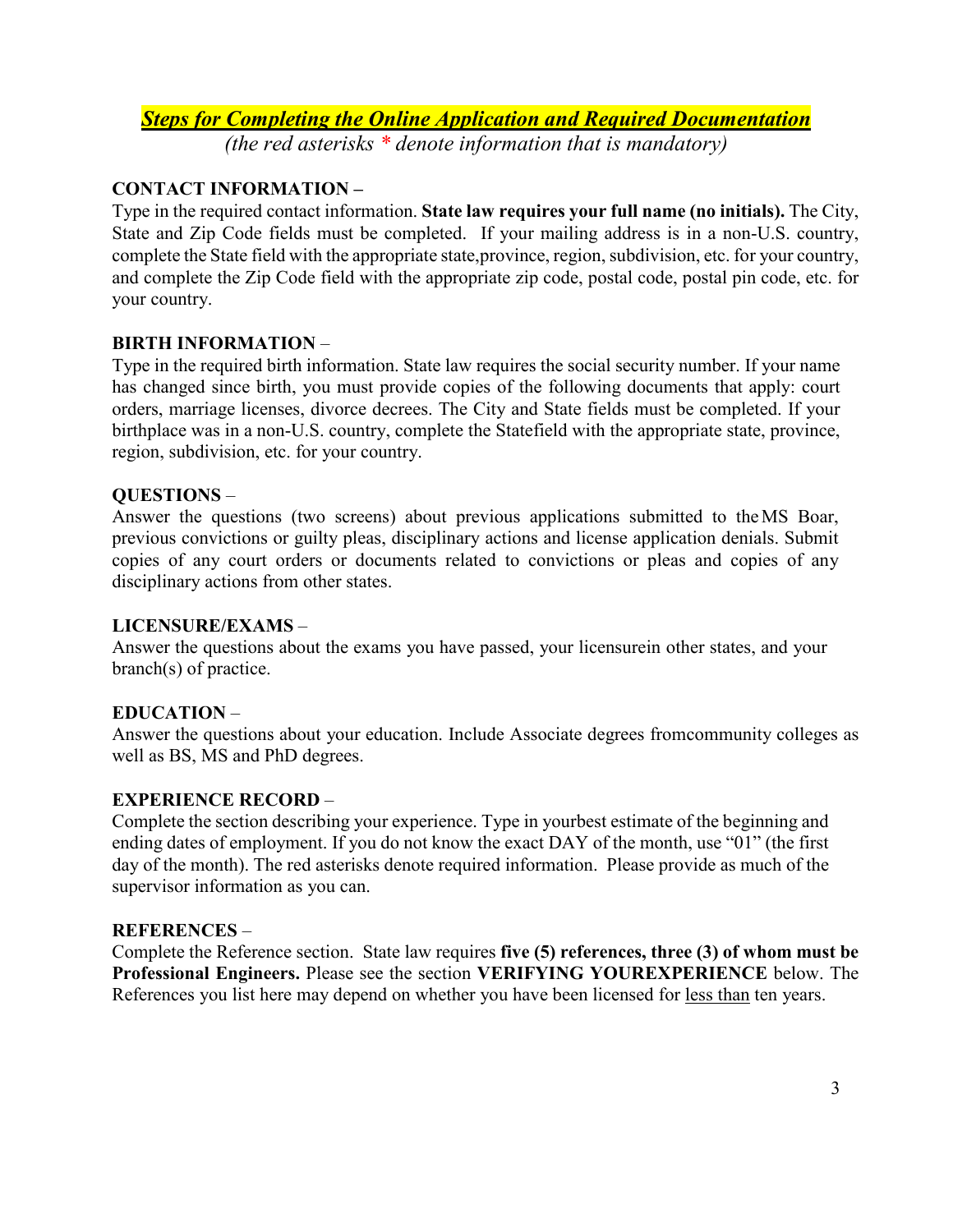On the **REQUIRED DOCUMENTS** page, download the Required Supporting Documentation for PE Comity applications, and check "Yes" to confirm that you understand this supporting documentation is required to complete your application.

Complete the **AFFIDAVIT** page; type in your name as your signature or insert your electronic signature.

Review the SUMMARY SCREEN for accuracy; make any necessary changes by going back to an earlier screen.

Answer the **STATEMENT OF COMPLIANCE** question.

Create a copy of your application by clicking "Create pdf" and save it to your computer or print it *for your own records*, then click on **SUBMIT APPLICATION**. Wait a few seconds and you will be taken to the payment screens where you pay the application fee by credit card or electronic check.

# **REQUIRED VERIFICATIONS**

**VERIFYING YOUR EDUCATION: You are responsible for arranging to have an official transcript(s) sent directly from the college/university to the Board office;** you may use the Transcript Request Form provided here. Some universities will take transcript requests by phone with credit card payment. If you have a non-U.S. degree AND a graduate degree in engineering from ABET accredited curriculum, then we only require an official transcript of your graduate degree.

If your education has been evaluated by NCEES, we do not require your transcript, but we do require a copy of the NCEES evaluation, sent directly from NCEES to our office.

Mississippi accepts engineering degrees accredited by the Canadian Engineering Accreditation Board (CEAB); please arrange to have your official transcript sent directly from the college/university to the Board office; you may use the Transcript Request form provided here.

**VERIFYING YOUR EXAMS AND LICENSURE(S):** This process is now done electronically and securely between *most* state licensing boards. You submit your verification request by clicking on https://verify.ncees.org/. Complete the request form as many times as required to have your FE and PE exams and your PE licensure in your current home state verified to the Mississippi Board. (For instance, if you took your FE exam in one state, your PEexam in a second state, and you now reside and practice in a third state, then you'll need to request verifications from three different state boards to be sent to the Mississippi Board.) Be aware that some states charge a verification fee; you will see these charges during the verification request process.

*But what if the other state is not in the list (does not participate in electronic board-to-board*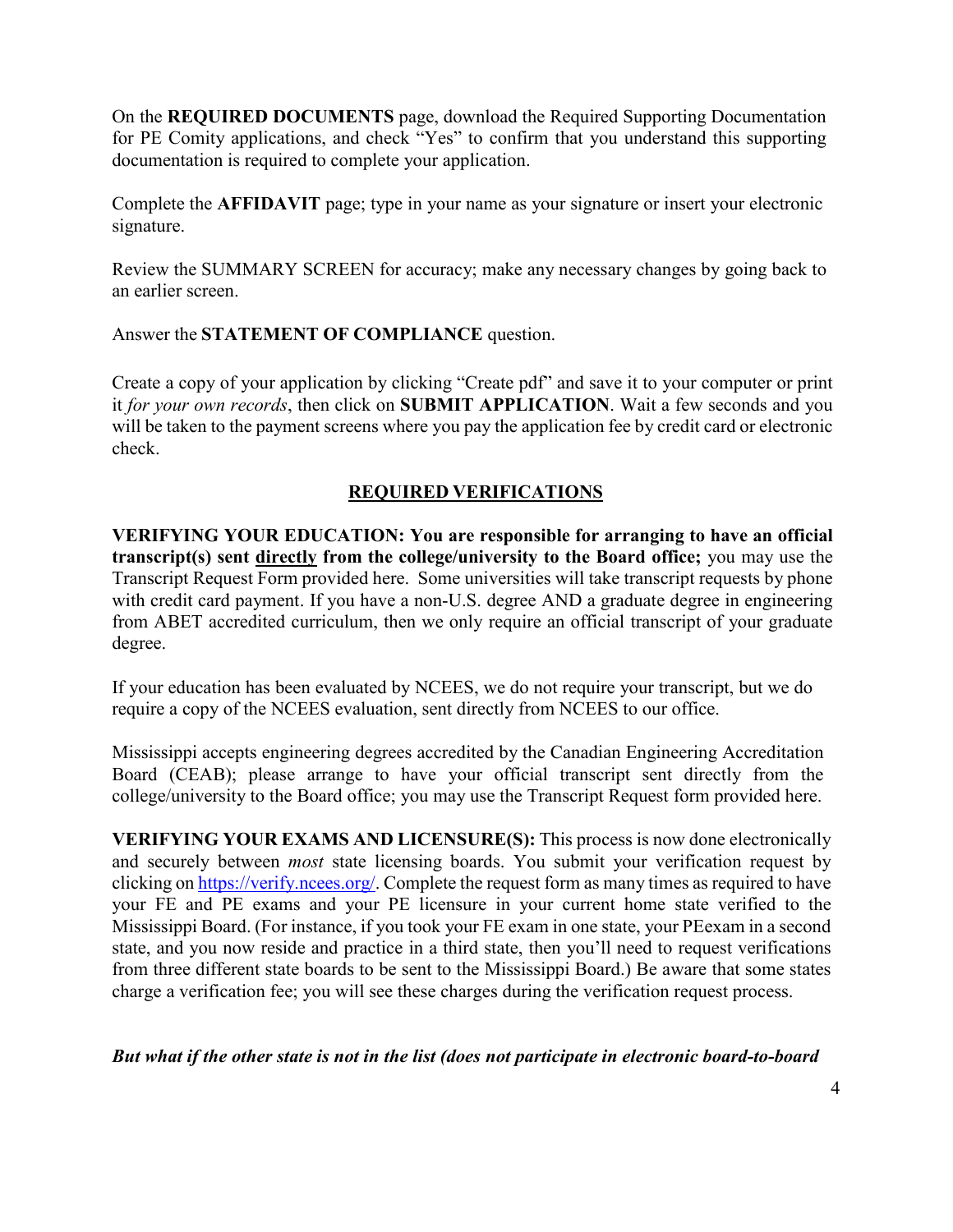#### *verifications)?*

• Then use the Licensure/Exam Verification form, which is the last form in this packet, and be sure to follow the instructions at the top of the page.

If you passed either the FE or PE exam in Mississippi, it is not necessary to submit a verification request to the Mississippi Board; just disclose your Mississippi exam on the online application form and the Board staff will gather the appropriate documentation for your application.

# **VERIFYING YOUR EXPERIENCE:**

PE Comity applicants who have been licensed and practicing for less than ten years must submit Experience Verification Forms from PE supervisors who had review and approval authority over the applicant's work; these forms mustverify at least four years of qualifying engineering experience.

PE Comity applicants who have been licensed and practicing for ten years or more should submit experience verification forms from prior PE supervisors. If these cannot be obtained, theapplicant should provide a written explanation or justification for why experience verification forms from prior PE supervisors cannot be obtained. In such circumstances, the Board will consider experience verification forms or character reference forms from Professional Engineerswho are familiar with the applicant's work.

If a comity applicant's experience cannot be verified and documented in accordance with these procedures, the Board may deny licensure, or, in the alternative, may require substantial additional documentation to verify the applicant's experience to the Board's satisfaction.

The Experience Verification Form and the Character Reference Form are included here. Instructions for using them are as follows:

# **Experience Verification Form:**

**(A)** Make as many copies of the Experience Verification formas are necessary to verify 4 years of qualifying engineering experience. *It is recommended that you begin with the most recent experience and "work backward" in time until 4 years of experience is verified.*

**(B)** Fill out page one and the top of page two as indicated. The Engagement Number is the number automatically assigned by our online system to each experience item you listed in the experience section of your application. Attach a copy of your experience record (from your application) and mail these to your experience verifier(s), with a **stamped business size envelope** addressed to: Miss. Board of Licensure for Professional Engineers & Surveyors, 660 North Street, Suite 400, Jackson, MS 39202.

**(C)** The verifier must place the completed Experience Verification form into the supplied business size envelope, seal the envelope, and sign across the back flap of the envelope. He (she) then must mail it *directly* to the Board office. BE ADVISED that we will not accept forms that